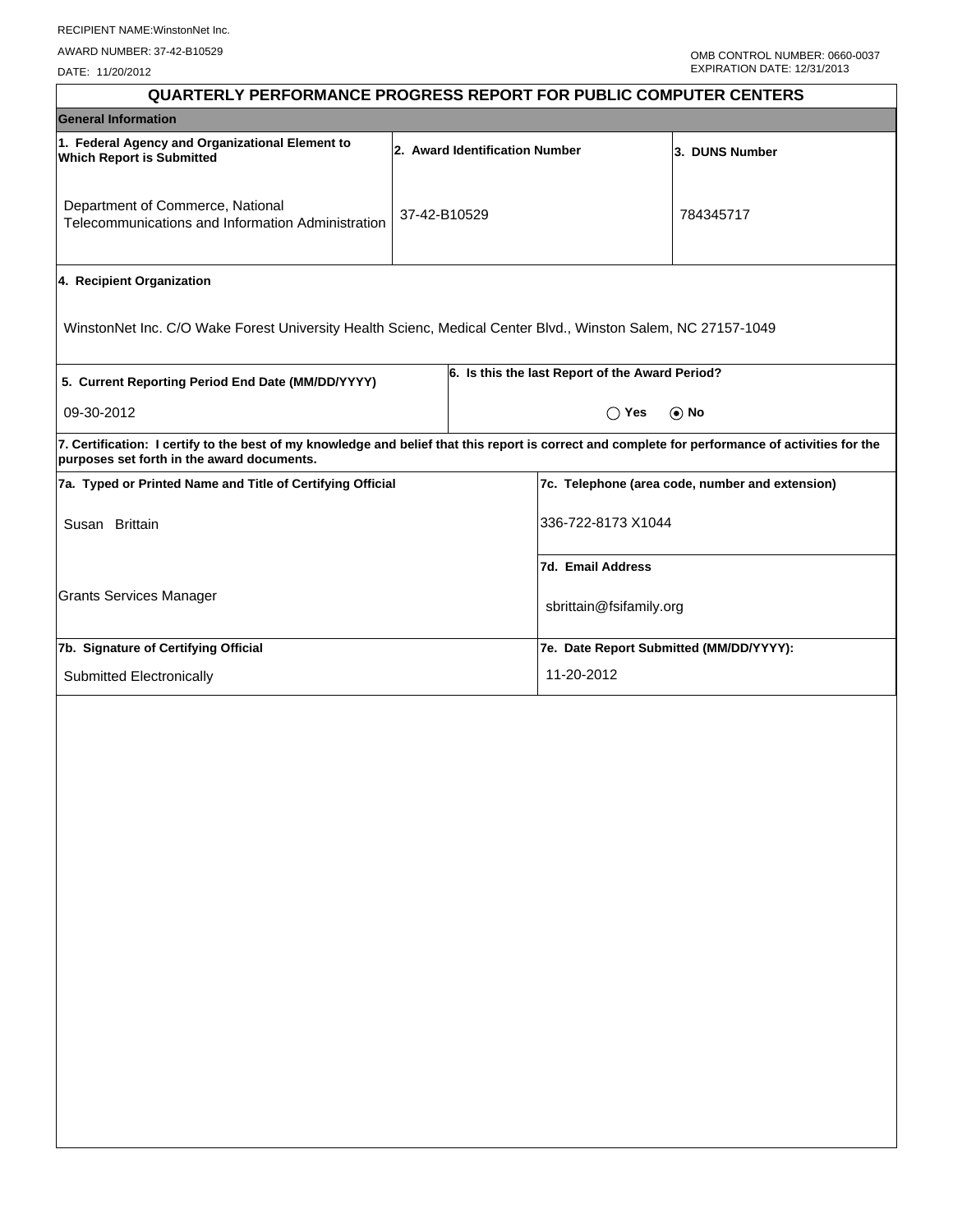AWARD NUMBER: 37-42-B10529

DATE: 11/20/2012

**Project Indicators (This Quarter)**

**1. Please describe significant project accomplishments completed during this quarter (600 words or less).**

WinstonNet has completed the upgrade of all Public Computer Labs and added ten new labs. We continue to offer computer classes in both English and Spanish through the Computer Training Bridge and the Bi-Lingual Instructor hired with monies from this grant.

**2. Please provide the percent complete for the following key milestones in your project. Write "0" in the Percent Complete column and "N/ A" in the Narrative column if your project does not include this activity. If you provided additional milestones in your baseline report, please insert them at the bottom of the table. Figures should be reported cumulatively from award inception to the end of the most recent reporting quarter. Please provide a narrative description if the percent complete is different from the target provided in your baseline plan (300 words or less).**

|       | <b>Milestone</b>                         | Percent<br>Complete | Narrative (describe your reasons for any variance from the baseline<br>plan or any other relevant information) |
|-------|------------------------------------------|---------------------|----------------------------------------------------------------------------------------------------------------|
|       | 2.a. Overall Project                     | 89                  | WinstonNet is on target with where we said we would be at this<br>time on our baseline report.                 |
|       | 2.b. Equipment / Supply Purchases        |                     | Progress reported in Question 4 below                                                                          |
|       | 2.c. Public Computer Centers Established |                     | Progress reported in Question 4 below                                                                          |
|       | 2.d. Public Computer Centers Improved    |                     | Progress reported in Question 4 below                                                                          |
|       | 2.e. New Workstations Installed          |                     | Progress reported in Question 4 below                                                                          |
| 2.f.  | <b>Existing Workstations Upgraded</b>    |                     | Progress reported in Question 4 below                                                                          |
|       | 2.g. Outreach Activities                 |                     | Progress reported in Question 4 below                                                                          |
|       | 2.h. Training Programs                   |                     | Progress reported in Question 4 below                                                                          |
| 2.i.l | Other (please specify):                  |                     | Progress reported in Question 4 below                                                                          |

**3. Please describe any challenges or issues faced during this past quarter in achieving planned progress against the project milestones listed above. In particular, please identify any areas or issues where technical assistance from the BTOP program may be useful (600 words or less).**

None

**4. Please provide actual total numbers to date or typical averages for the following key indicators, as specified in the question. Write "0" in the Total column and "N/A" in the Narrative column if your project does not include this activity. Unless otherwise indicated below, figures should be reported cumulatively from award inception to the end of the most recent reporting quarter. Please provide a narrative explanation if the total is different from the target provided in your baseline plan (300 words or less).** 

|                                                                                                                            | Indicator                                                                                                                                                                                                                                                                                                               | Total                                                                                                                                                                  |                                                                                                   | Narrative (describe your reasons for any variance from the baseline<br>plan or any other relevant information) |  |  |
|----------------------------------------------------------------------------------------------------------------------------|-------------------------------------------------------------------------------------------------------------------------------------------------------------------------------------------------------------------------------------------------------------------------------------------------------------------------|------------------------------------------------------------------------------------------------------------------------------------------------------------------------|---------------------------------------------------------------------------------------------------|----------------------------------------------------------------------------------------------------------------|--|--|
|                                                                                                                            | 4.a. New workstations installed and available<br>4.a. to the public                                                                                                                                                                                                                                                     | 418                                                                                                                                                                    | No change from last quarter. Installation of all workstations was<br>completed in Quarter 1 2012. |                                                                                                                |  |  |
|                                                                                                                            | There were 63,568 (cumulative) users from July - September<br>2012. Our numbers are down this quarter due to the opening of<br>4.b. Average users per week (NOT cumulative)<br>4,890<br>school. We normally do not have the amount of weekly users the<br>last two quarters of the year due to school and the holidays. |                                                                                                                                                                        |                                                                                                   |                                                                                                                |  |  |
|                                                                                                                            | 4.c. Number of PCCs with upgraded broadband $33$<br>lconnectivitv                                                                                                                                                                                                                                                       |                                                                                                                                                                        | No change from last quarter. Installation of all workstations was<br>completed in Quarter 1 2012. |                                                                                                                |  |  |
|                                                                                                                            | No change from last quarter. Installation of all workstations was<br>4.d. Number of PCCs with new broadband<br>33<br>wireless connectivity<br>completed in Quarter 1 2012.                                                                                                                                              |                                                                                                                                                                        |                                                                                                   |                                                                                                                |  |  |
|                                                                                                                            | Number of additional hours per week<br>4.e. existing and new PCCs are open to the<br>public as a result of BTOP funds                                                                                                                                                                                                   | Our baseline was 1,300 hrs. per business week and 50 hrs. per<br>weekend. We have exceeded the business week hrs. by 335 hrs.<br>337<br>and the weekend hrs. by 2 hrs. |                                                                                                   |                                                                                                                |  |  |
| 5. Training Programs. In the chart below, please describe the training programs provided at each of your BTOP-funded PCCs. |                                                                                                                                                                                                                                                                                                                         |                                                                                                                                                                        |                                                                                                   |                                                                                                                |  |  |
|                                                                                                                            | Length of Program (per hour<br><b>Name of Training Program</b><br>basis)                                                                                                                                                                                                                                                |                                                                                                                                                                        | <b>Number of Participants per</b><br>Program                                                      | <b>Number of Training Hours per</b><br>Program                                                                 |  |  |
|                                                                                                                            |                                                                                                                                                                                                                                                                                                                         |                                                                                                                                                                        |                                                                                                   |                                                                                                                |  |  |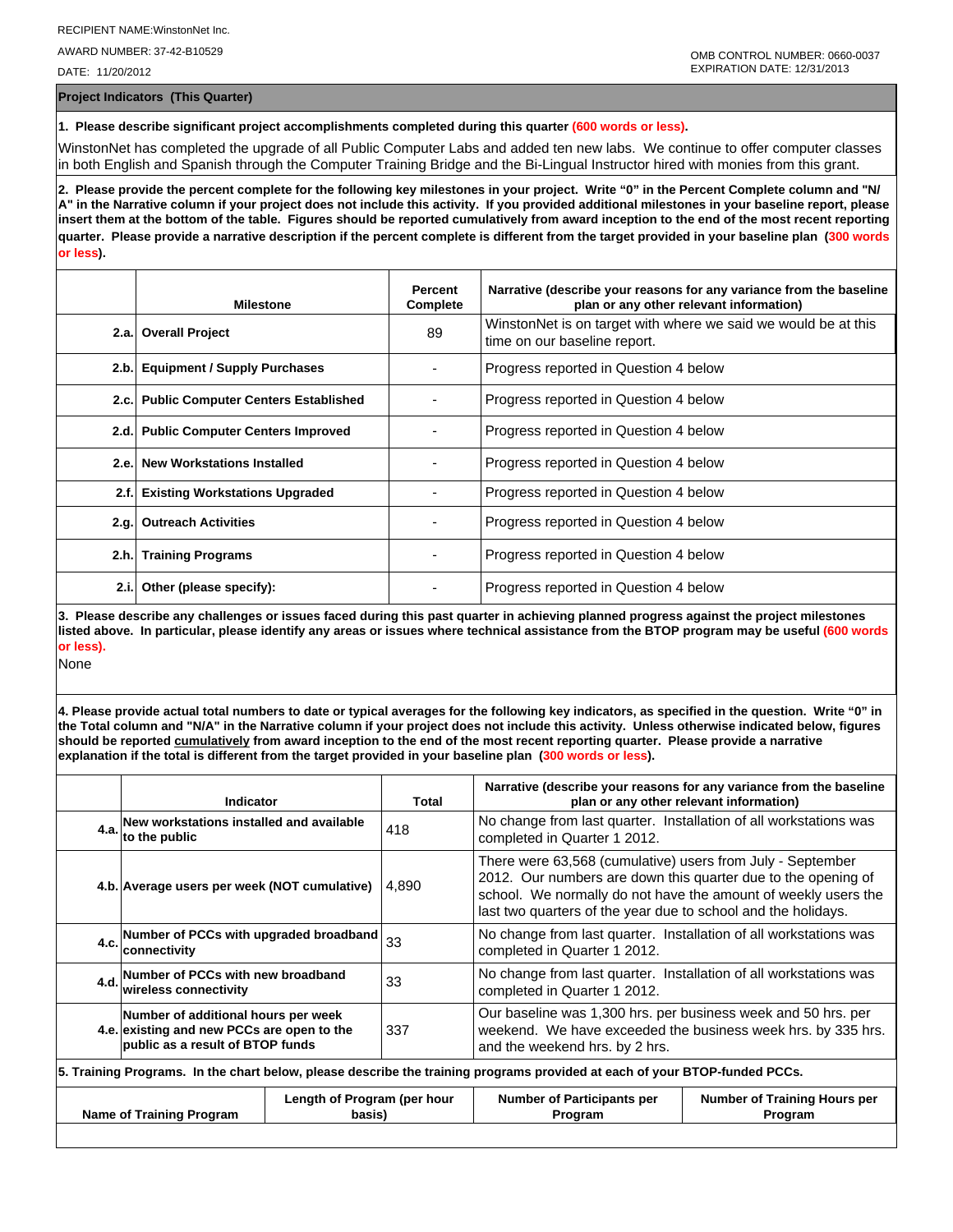RECIPIENT NAME:WinstonNet Inc.

AWARD NUMBER: 37-42-B10529 DATE: 11/20/2012

| <b>Basico Word</b><br>$\overline{c}$<br>45<br>90<br>$\overline{2}$<br><b>Computacion Basica</b><br>33<br>66<br>$\overline{c}$<br>68<br>Computer ABC's<br>34<br>$\overline{2}$<br>Downloading E-Books<br>13<br>26<br>Downloading Media<br>$\mathbf{1}$<br>37<br>37<br>$\overline{2}$<br>Drop-in Job Seekers Lab<br>270<br>540<br>Excel<br>$\overline{2}$<br>106<br>212<br>$\overline{2}$<br>Internet Basico<br>25<br>50<br>$\overline{2}$<br>Job Search Strategies<br>110<br>220<br>22<br>Keyboarding Practice Lab<br>$\mathbf{1}$<br>22<br>Language Learning Lab<br>268<br>4<br>1,072<br>One-On-One Training<br>59<br>59<br>1<br>PowerPoint<br>$\overline{2}$<br>13<br>26<br>Publisher<br>$\overline{2}$<br>21<br>42<br>Quick Class: Creating and<br>6<br>1<br>6<br><b>Maintaining Folders</b><br>Quick Class: Yelp Demo<br>$\overline{c}$<br>$\overline{a}$<br>1<br>Quick Class: E-Mail<br>$\boldsymbol{2}$<br>$\overline{c}$<br>1<br>Attachments<br>Senior Computer ABC's<br>41<br>41<br>1<br>Senior Computer ABC's: More<br>41<br>41<br>1<br>Advanced<br>Shepherd's Center - Beginner<br>$\overline{c}$<br>62<br>124<br>Urban League Open Help<br>$\overline{c}$<br>319<br>638<br><b>Training Lab</b><br>WinstonNet Live.com Class<br>13<br>13<br>1<br>Digital Image Basics<br>$\overline{a}$<br>14<br>$\overline{7}$<br>Downloading E-Books and<br>$\overline{c}$<br>17<br>34<br>Audio Books<br>Downloading Kindle Books<br>6<br>$\,6\,$<br>1<br>$\overline{2}$<br>Facebook<br>12<br>$\,6\,$<br>35<br>35<br>Internet Basico<br>$\mathbf{1}$<br>$\overline{2}$<br>12<br>24<br>Intro to Genealogy<br>Keyboarding Skills<br>48<br>48<br>$\mathbf{1}$ |  |  |
|-------------------------------------------------------------------------------------------------------------------------------------------------------------------------------------------------------------------------------------------------------------------------------------------------------------------------------------------------------------------------------------------------------------------------------------------------------------------------------------------------------------------------------------------------------------------------------------------------------------------------------------------------------------------------------------------------------------------------------------------------------------------------------------------------------------------------------------------------------------------------------------------------------------------------------------------------------------------------------------------------------------------------------------------------------------------------------------------------------------------------------------------------------------------------------------------------------------------------------------------------------------------------------------------------------------------------------------------------------------------------------------------------------------------------------------------------------------------------------------------------------------------------------------------------------------------------------------------------------------------------------------------------------|--|--|
|                                                                                                                                                                                                                                                                                                                                                                                                                                                                                                                                                                                                                                                                                                                                                                                                                                                                                                                                                                                                                                                                                                                                                                                                                                                                                                                                                                                                                                                                                                                                                                                                                                                       |  |  |
|                                                                                                                                                                                                                                                                                                                                                                                                                                                                                                                                                                                                                                                                                                                                                                                                                                                                                                                                                                                                                                                                                                                                                                                                                                                                                                                                                                                                                                                                                                                                                                                                                                                       |  |  |
|                                                                                                                                                                                                                                                                                                                                                                                                                                                                                                                                                                                                                                                                                                                                                                                                                                                                                                                                                                                                                                                                                                                                                                                                                                                                                                                                                                                                                                                                                                                                                                                                                                                       |  |  |
|                                                                                                                                                                                                                                                                                                                                                                                                                                                                                                                                                                                                                                                                                                                                                                                                                                                                                                                                                                                                                                                                                                                                                                                                                                                                                                                                                                                                                                                                                                                                                                                                                                                       |  |  |
|                                                                                                                                                                                                                                                                                                                                                                                                                                                                                                                                                                                                                                                                                                                                                                                                                                                                                                                                                                                                                                                                                                                                                                                                                                                                                                                                                                                                                                                                                                                                                                                                                                                       |  |  |
|                                                                                                                                                                                                                                                                                                                                                                                                                                                                                                                                                                                                                                                                                                                                                                                                                                                                                                                                                                                                                                                                                                                                                                                                                                                                                                                                                                                                                                                                                                                                                                                                                                                       |  |  |
|                                                                                                                                                                                                                                                                                                                                                                                                                                                                                                                                                                                                                                                                                                                                                                                                                                                                                                                                                                                                                                                                                                                                                                                                                                                                                                                                                                                                                                                                                                                                                                                                                                                       |  |  |
|                                                                                                                                                                                                                                                                                                                                                                                                                                                                                                                                                                                                                                                                                                                                                                                                                                                                                                                                                                                                                                                                                                                                                                                                                                                                                                                                                                                                                                                                                                                                                                                                                                                       |  |  |
|                                                                                                                                                                                                                                                                                                                                                                                                                                                                                                                                                                                                                                                                                                                                                                                                                                                                                                                                                                                                                                                                                                                                                                                                                                                                                                                                                                                                                                                                                                                                                                                                                                                       |  |  |
|                                                                                                                                                                                                                                                                                                                                                                                                                                                                                                                                                                                                                                                                                                                                                                                                                                                                                                                                                                                                                                                                                                                                                                                                                                                                                                                                                                                                                                                                                                                                                                                                                                                       |  |  |
|                                                                                                                                                                                                                                                                                                                                                                                                                                                                                                                                                                                                                                                                                                                                                                                                                                                                                                                                                                                                                                                                                                                                                                                                                                                                                                                                                                                                                                                                                                                                                                                                                                                       |  |  |
|                                                                                                                                                                                                                                                                                                                                                                                                                                                                                                                                                                                                                                                                                                                                                                                                                                                                                                                                                                                                                                                                                                                                                                                                                                                                                                                                                                                                                                                                                                                                                                                                                                                       |  |  |
|                                                                                                                                                                                                                                                                                                                                                                                                                                                                                                                                                                                                                                                                                                                                                                                                                                                                                                                                                                                                                                                                                                                                                                                                                                                                                                                                                                                                                                                                                                                                                                                                                                                       |  |  |
|                                                                                                                                                                                                                                                                                                                                                                                                                                                                                                                                                                                                                                                                                                                                                                                                                                                                                                                                                                                                                                                                                                                                                                                                                                                                                                                                                                                                                                                                                                                                                                                                                                                       |  |  |
|                                                                                                                                                                                                                                                                                                                                                                                                                                                                                                                                                                                                                                                                                                                                                                                                                                                                                                                                                                                                                                                                                                                                                                                                                                                                                                                                                                                                                                                                                                                                                                                                                                                       |  |  |
|                                                                                                                                                                                                                                                                                                                                                                                                                                                                                                                                                                                                                                                                                                                                                                                                                                                                                                                                                                                                                                                                                                                                                                                                                                                                                                                                                                                                                                                                                                                                                                                                                                                       |  |  |
|                                                                                                                                                                                                                                                                                                                                                                                                                                                                                                                                                                                                                                                                                                                                                                                                                                                                                                                                                                                                                                                                                                                                                                                                                                                                                                                                                                                                                                                                                                                                                                                                                                                       |  |  |
|                                                                                                                                                                                                                                                                                                                                                                                                                                                                                                                                                                                                                                                                                                                                                                                                                                                                                                                                                                                                                                                                                                                                                                                                                                                                                                                                                                                                                                                                                                                                                                                                                                                       |  |  |
|                                                                                                                                                                                                                                                                                                                                                                                                                                                                                                                                                                                                                                                                                                                                                                                                                                                                                                                                                                                                                                                                                                                                                                                                                                                                                                                                                                                                                                                                                                                                                                                                                                                       |  |  |
|                                                                                                                                                                                                                                                                                                                                                                                                                                                                                                                                                                                                                                                                                                                                                                                                                                                                                                                                                                                                                                                                                                                                                                                                                                                                                                                                                                                                                                                                                                                                                                                                                                                       |  |  |
|                                                                                                                                                                                                                                                                                                                                                                                                                                                                                                                                                                                                                                                                                                                                                                                                                                                                                                                                                                                                                                                                                                                                                                                                                                                                                                                                                                                                                                                                                                                                                                                                                                                       |  |  |
|                                                                                                                                                                                                                                                                                                                                                                                                                                                                                                                                                                                                                                                                                                                                                                                                                                                                                                                                                                                                                                                                                                                                                                                                                                                                                                                                                                                                                                                                                                                                                                                                                                                       |  |  |
|                                                                                                                                                                                                                                                                                                                                                                                                                                                                                                                                                                                                                                                                                                                                                                                                                                                                                                                                                                                                                                                                                                                                                                                                                                                                                                                                                                                                                                                                                                                                                                                                                                                       |  |  |
|                                                                                                                                                                                                                                                                                                                                                                                                                                                                                                                                                                                                                                                                                                                                                                                                                                                                                                                                                                                                                                                                                                                                                                                                                                                                                                                                                                                                                                                                                                                                                                                                                                                       |  |  |
|                                                                                                                                                                                                                                                                                                                                                                                                                                                                                                                                                                                                                                                                                                                                                                                                                                                                                                                                                                                                                                                                                                                                                                                                                                                                                                                                                                                                                                                                                                                                                                                                                                                       |  |  |
|                                                                                                                                                                                                                                                                                                                                                                                                                                                                                                                                                                                                                                                                                                                                                                                                                                                                                                                                                                                                                                                                                                                                                                                                                                                                                                                                                                                                                                                                                                                                                                                                                                                       |  |  |
|                                                                                                                                                                                                                                                                                                                                                                                                                                                                                                                                                                                                                                                                                                                                                                                                                                                                                                                                                                                                                                                                                                                                                                                                                                                                                                                                                                                                                                                                                                                                                                                                                                                       |  |  |
|                                                                                                                                                                                                                                                                                                                                                                                                                                                                                                                                                                                                                                                                                                                                                                                                                                                                                                                                                                                                                                                                                                                                                                                                                                                                                                                                                                                                                                                                                                                                                                                                                                                       |  |  |
|                                                                                                                                                                                                                                                                                                                                                                                                                                                                                                                                                                                                                                                                                                                                                                                                                                                                                                                                                                                                                                                                                                                                                                                                                                                                                                                                                                                                                                                                                                                                                                                                                                                       |  |  |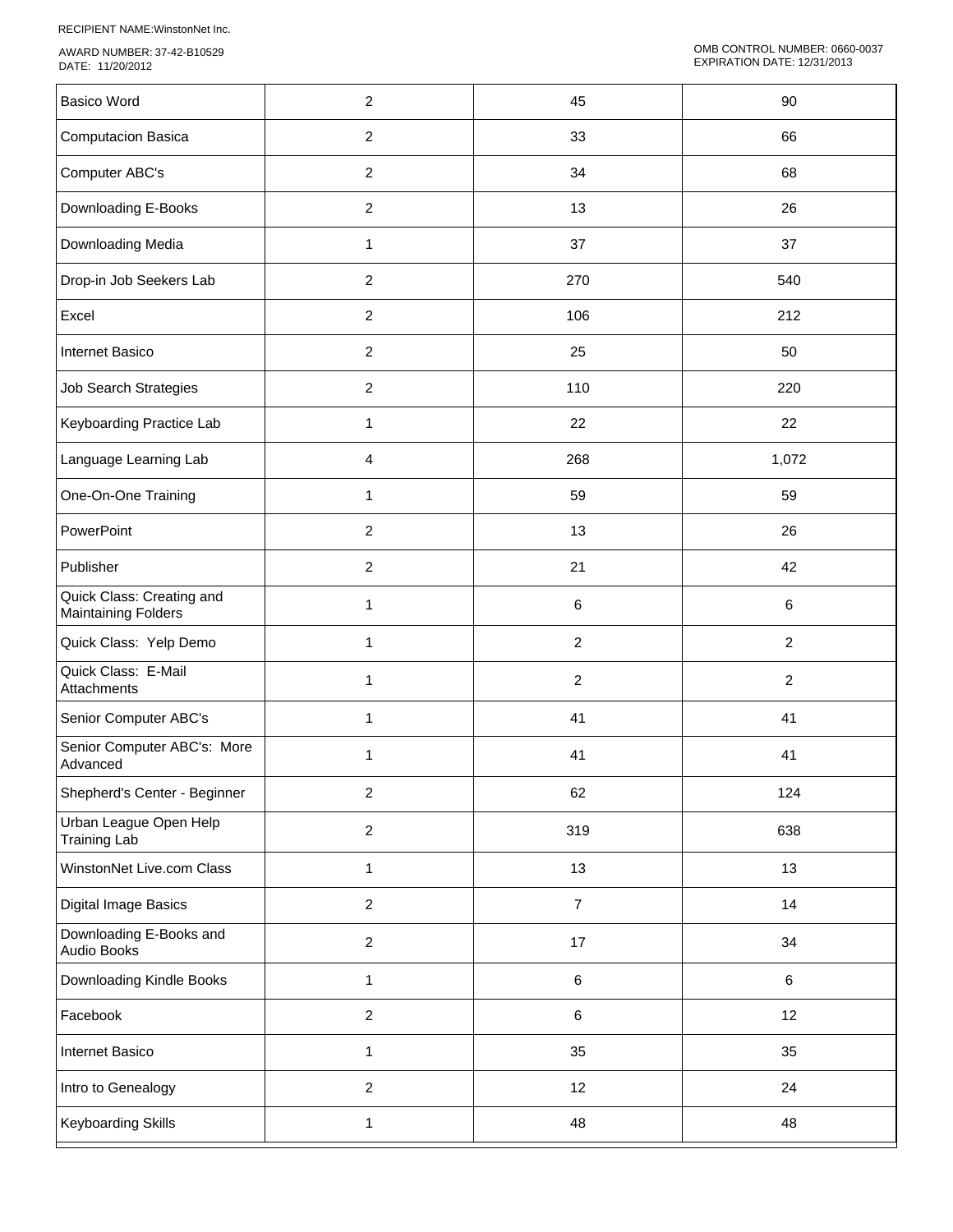RECIPIENT NAME:WinstonNet Inc.

AWARD NUMBER: 37-42-B10529 DATE: 11/20/2012

| Quick Class: Social Media<br>Overview                                        | 1              | 4              | 4       |
|------------------------------------------------------------------------------|----------------|----------------|---------|
| Twitter                                                                      | $\overline{2}$ | $\overline{2}$ | 4       |
| Web Design                                                                   | $\overline{2}$ | 14             | 28      |
| <b>Word Basics</b>                                                           | $\overline{2}$ | 69             | 138     |
| <b>Basic Skills</b>                                                          | $\mathbf{1}$   | 5              | 5       |
| Computer ABC's                                                               | $\mathbf{1}$   | 9              | $9\,$   |
| Downloading Media                                                            | $\overline{2}$ | 21             | 42      |
| <b>E-Mail Basics</b>                                                         | $\overline{2}$ | 6              | 12      |
| <b>Excel Basico</b>                                                          | $\overline{2}$ | $\overline{7}$ | 14      |
| <b>Internet Basics</b>                                                       | $\overline{2}$ | 42             | 84      |
| Shepherd's Center -<br>Intermediate                                          | $\mathbf{1}$   | 6              | $\,6\,$ |
| Urban League Computer Skills<br>$(50+)$                                      | $\overline{2}$ | 148            | 296     |
| Web Development                                                              | 3              | 11             | 33      |
| <b>Computer Basics</b>                                                       | $\overline{2}$ | 16             | 32      |
| GED (Social Studies) in<br>Spanish                                           | $\overline{2}$ | 38             | 76      |
| Computer Classes in<br>Collaboration with Library and<br>Lakeside Apartments | 3              | 6              | 18      |

Add Training Program | Remove Training Program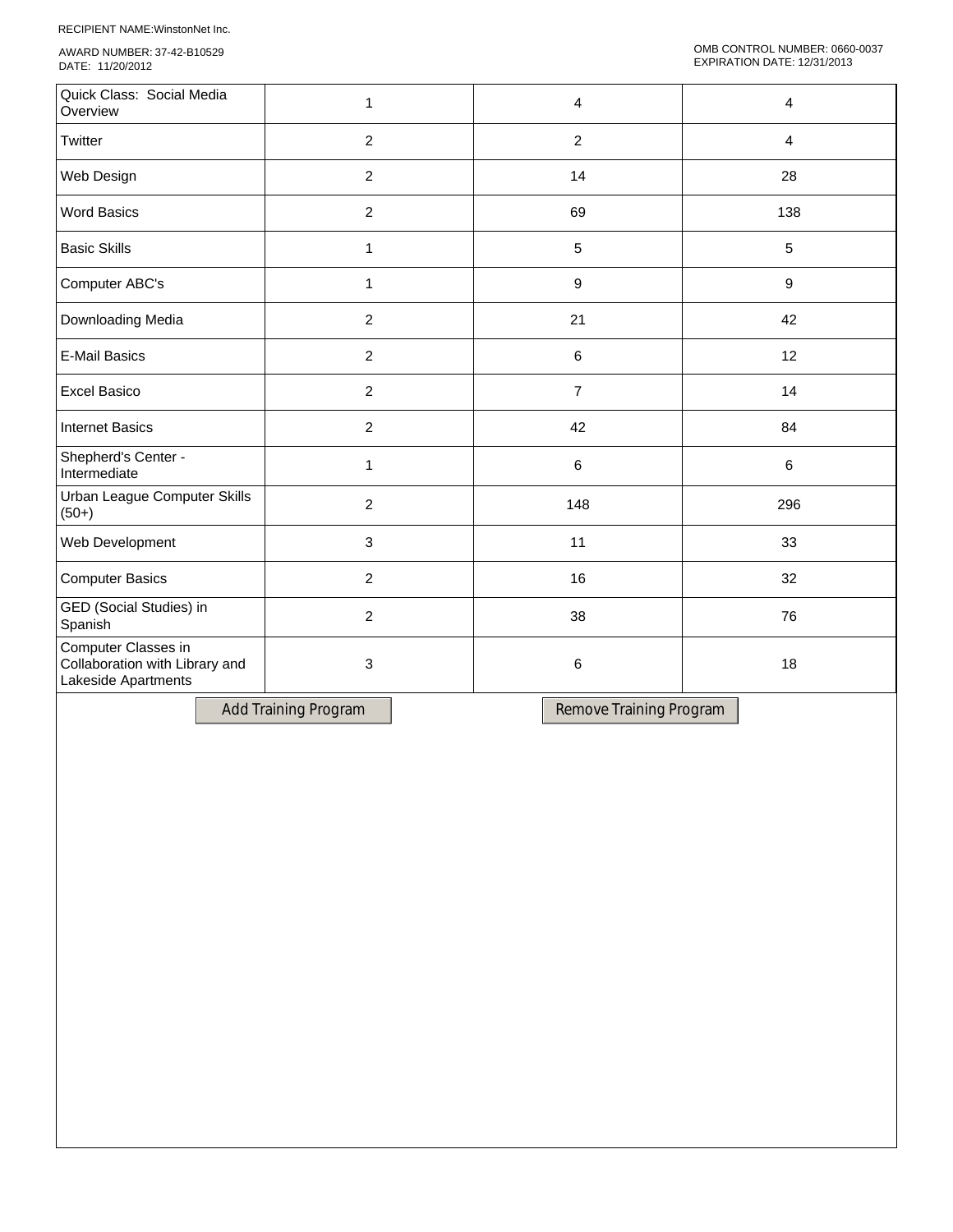AWARD NUMBER: 37-42-B10529 DATE: 11/20/2012

**Project Indicators (Next Quarter)**

**1. Please describe significant project accomplishments planned for completion during the next quarter (600 words or less).** WinstonNet will continue to offer classes in the labs through the Computer Training Bridge and Forsyth Technical Community College.

**2. Please provide the percent complete anticipated for the following key milestones in your project as of the end of the next quarter. Write "0" in the second column if your project does not include this activity. Figures should be reported cumulatively from award inception to the end of the next reporting quarter. Please provide a narrative description if the planned percent complete is different from the target provided in your baseline plan (300 words or less).**

|      | <b>Milestone</b>                         | <b>Planned</b><br><b>Percent</b><br>Complete | Narrative (describe reasons for any variance from baseline plan<br>or any relevant information) |
|------|------------------------------------------|----------------------------------------------|-------------------------------------------------------------------------------------------------|
|      | 2.a. Overall Project                     | 91                                           | We are on target for completion of the project.                                                 |
| 2.b. | <b>Equipment / Supply Purchases</b>      |                                              | Milestone Data Not Required                                                                     |
|      | 2.c. Public Computer Centers Established |                                              | Milestone Data Not Required                                                                     |
|      | 2.d. Public Computer Centers Improved    |                                              | Milestone Data Not Required                                                                     |
| 2.e. | <b>New Workstations Installed</b>        |                                              | Milestone Data Not Required                                                                     |
| 2.f. | <b>Existing Workstations Upgraded</b>    |                                              | Milestone Data Not Required                                                                     |
| 2.g. | <b>Outreach Activities</b>               |                                              | Milestone Data Not Required                                                                     |
| 2.h. | <b>Training Programs</b>                 | ٠                                            | Milestone Data Not Required                                                                     |
| 2.i. | Other (please specify):                  |                                              | Milestone Data Not Required                                                                     |

**3. Please describe any challenges or issues anticipated during the next quarter that may impact planned progress against the project milestones listed above. In particular, please identify any areas or issues where technical assistance from the BTOP program may be useful (600 words or less).**

None